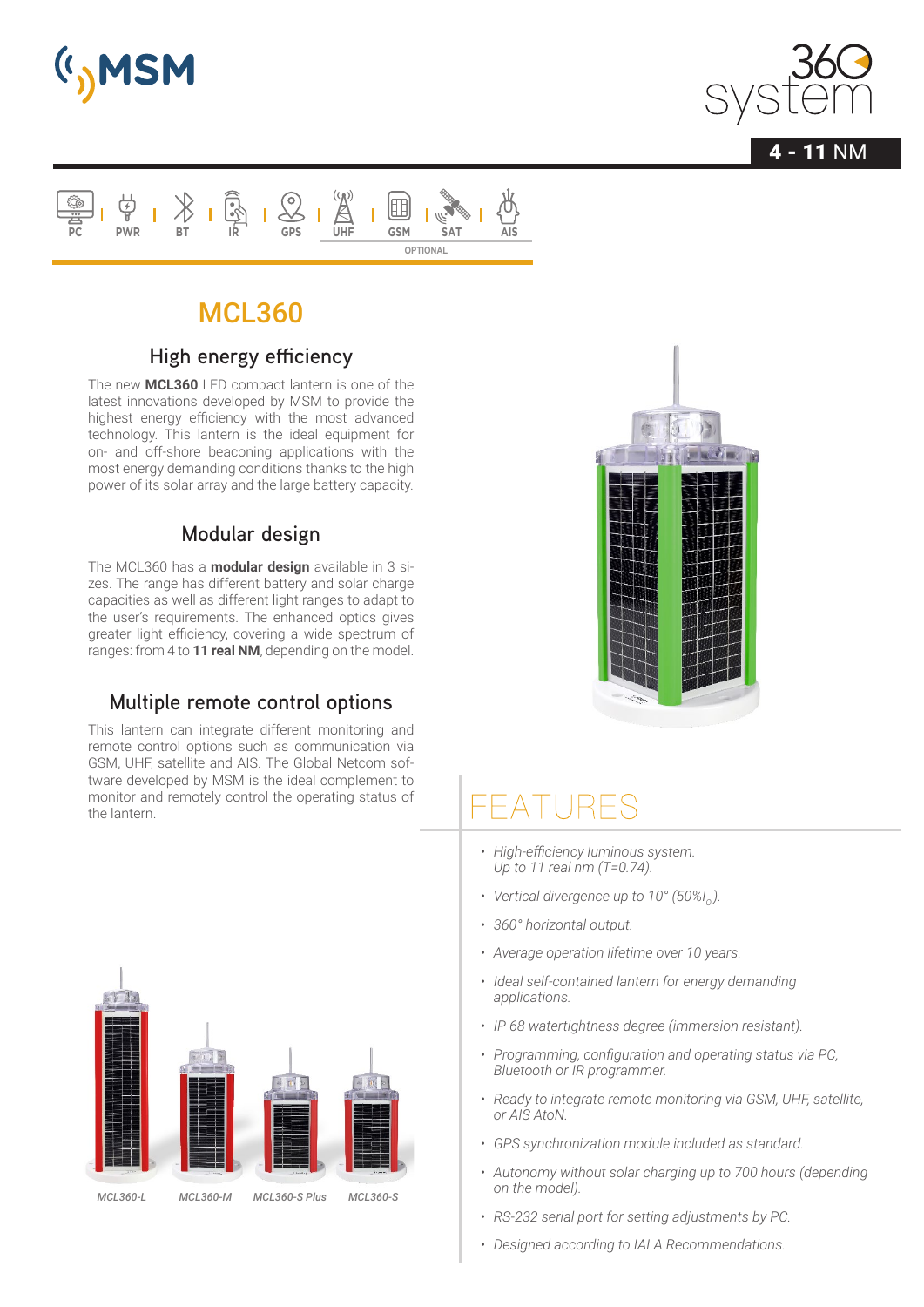



**Display**

An integrated OLED screen displays information about the operating status of the lantern.

#### **Double on/off control**

The lantern can be switched on and off via the photocell integrated in the optic assembly and with an internal astronomical clock, increasing the reliability.

#### **Smartcom360**

Configuration software available for PC or mobile devices.



#### **LED colour indicator**

The corner pieces of the structure indicate the color of the light.

#### **Easily removable transport handle**

The transport handle is removable, preventing shades' projection on the solar modules.

#### **Solar modules**

Four high-performance monocrystalline solar modules cover the entire lateral surface of the lantern to optimize energy collection.



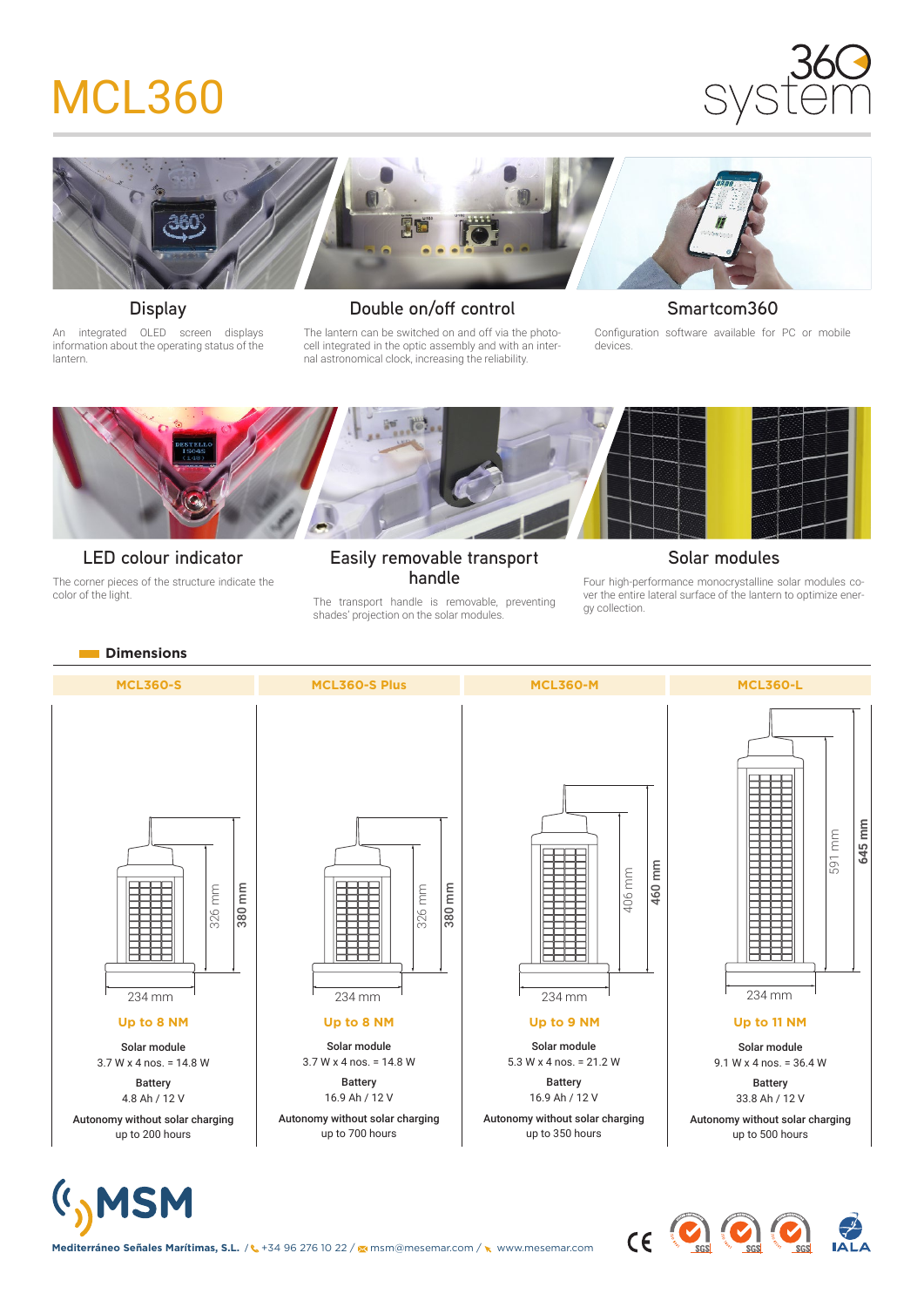

#### **Technical features**

| Light source:          | Ultra-bright LED diodes, with high-precision acrylic lenses. |
|------------------------|--------------------------------------------------------------|
| LED average life:      | More than 100,000 hours.                                     |
| Flash rhythms:         | 256 rhythms (6 nos. user selectable).                        |
| Vertical divergence:   | $5^{\circ}$ . 8 $^{\circ}$ and 10 $^{\circ}$ .               |
| Battery:               | Lead Crystal®, or Lithium as an option. Maintenance-free.    |
| Lens cover:            | UV stabilised Lexan™ Polycarbonate. Integrated bird spike.   |
| Chasis:                | Anodised marine aluminium.                                   |
| Base:                  | Lexan™ Polycarbonate.                                        |
| Fixings:               | Standard (4 - 3 bolts in a 200 mm diameter).                 |
| Watertightness degree: | IP 68.                                                       |

#### **Options**

Remote control: GSM, Radio, satellite and/or AIS.

AIS Type 1 or Type 3. RS-232, RS-422 , RS-485 additional serial port or Modbus. Redundant remote control system. Vertical divergence up to 15º. Impact sensor. External battery switch. Tool kit. Spare parts kit. Fixing screws kit. Other fixings available. Other bird deterrent systems. Other specifications available under request. Possibility of incorporating a Powerbank / Smartbank (for further information, please refer to the 360 System technical data sheet).

#### **SMARTCOM360: Configuration software**

**SMARTCOM360** is a software **designed to facilitate the lantern configuration process**, analysing the optical and energy performance.

This software automatically performs feasibility calculations, considering the features of the lantern (colour, divergence, energy capacity ...) and the user-editable parameters (range, flash characteristic, solar radiation ...). This not only validates the user configuration, but also proposes the best solution for each case.

An improvement which makes SMARTCOM360 an excellent solution to set the maximum number of parameters for ensuring optimal performance.

#### **Main user-configurable parameters:**

- Light/intensity range in nautical miles/candelas.

- Flash characteristics.
- Operating mode (night, night and day or emergency lantern).
- Switch on control and hibernation control by calendar.
- GPS synchronization and positioning.
- Communications system, remote monitoring and control.
- Test mode.

(I<sub>)</sub>MSM

Software available for PC and mobile devices.



**!** *Specifications subject to change without previous notice.*

*Luminous ranges will be affected depending on latitude, flash rhythms and chosen options.*